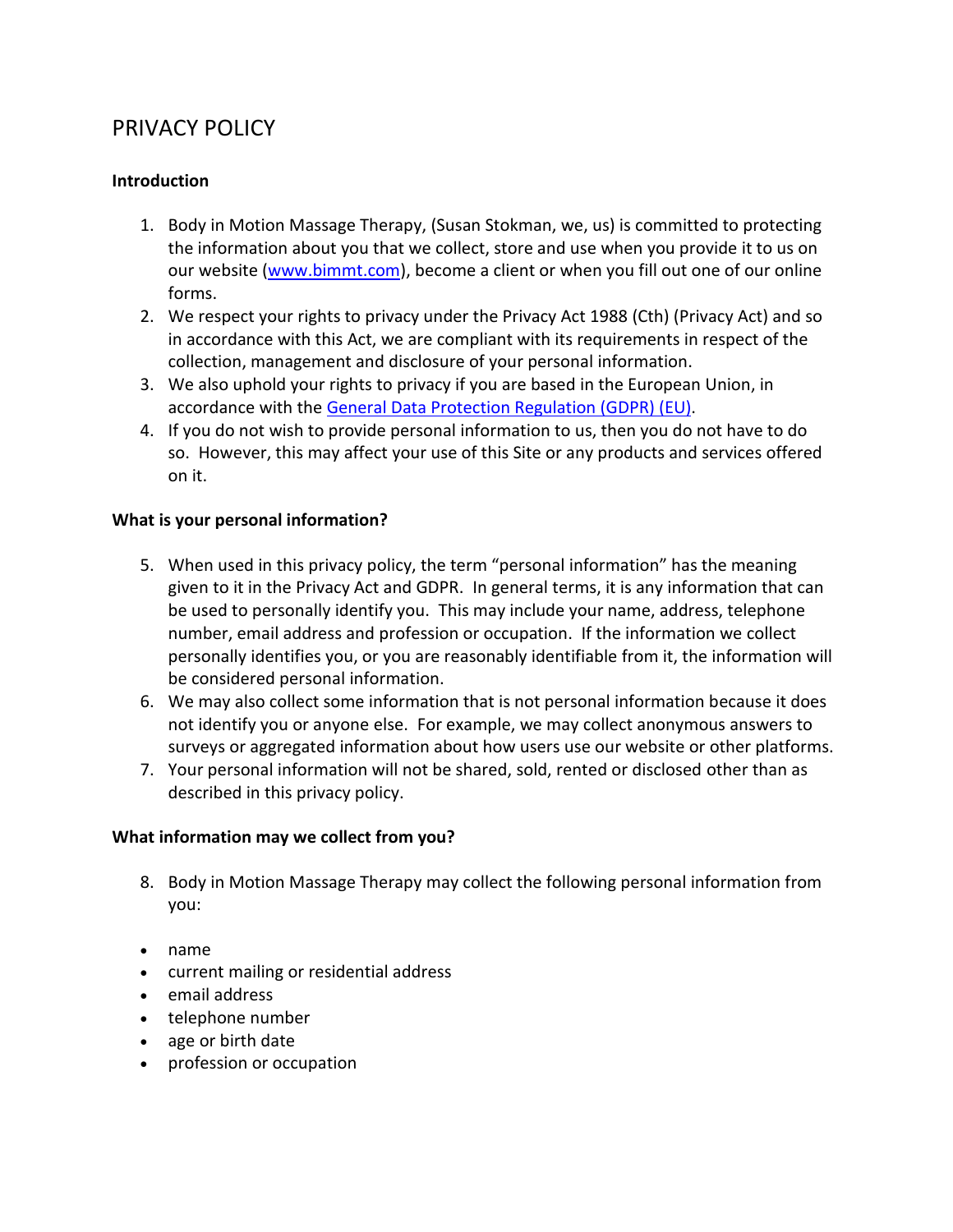- 9. We collect personal information about you so that we can perform our business activities and functions and to provide best possible quality of customer service. We collect, hold, use and disclose your personal information for the following purposes:
- to provide our services to you
- to send communications requested by you
- to answer inquiries and provide information or advice about existing and new services
- to provide you with access to protected areas of our website
- to comply with any Law, rule, regulation, Lawful and binding determination, decision or direction of a regulator, or in co-operation with any governmental authority.

# **How do we collect your personal information?**

- 10. We collect your personal information directly from you unless it is unreasonable or impracticable to do so. When collecting personal information from you, we may collect in ways including:
- when you make an enquiry about our services
- through your access and use of our website, including when you register as a member of our website
- during conversations between you and our representatives
- when you ask to be placed on one of our subscription/mailing lists
- when you become a client or customer of ours or otherwise use our products or services.

# **What happens if we can't collect your personal information?**

- 11. If you do not provide us with the personal information described above, some or all of the following may happen:
- we may not be able to provide our products or services to you, either to the same standard or at all
- we may not be able to provide you with information about services that you may want, including information about special promotions
- we may be unable to tailor the content of our website to your preferences and your experience of our website may not be as enjoyable or useful.

# **Site User Tracking Experience**

12. We may use tracking software to review and improve your experience of our Site. In particular, we may use Facebook, click funnels, Infusionsoft and Google Analytics Advertising products: Remarketing with Google Analytics and Google Analytics Demographics and Interest Reporting. Google Analytics collects data about our Site traffic via Google Advertising cookies and anonymous identifiers. Data collected via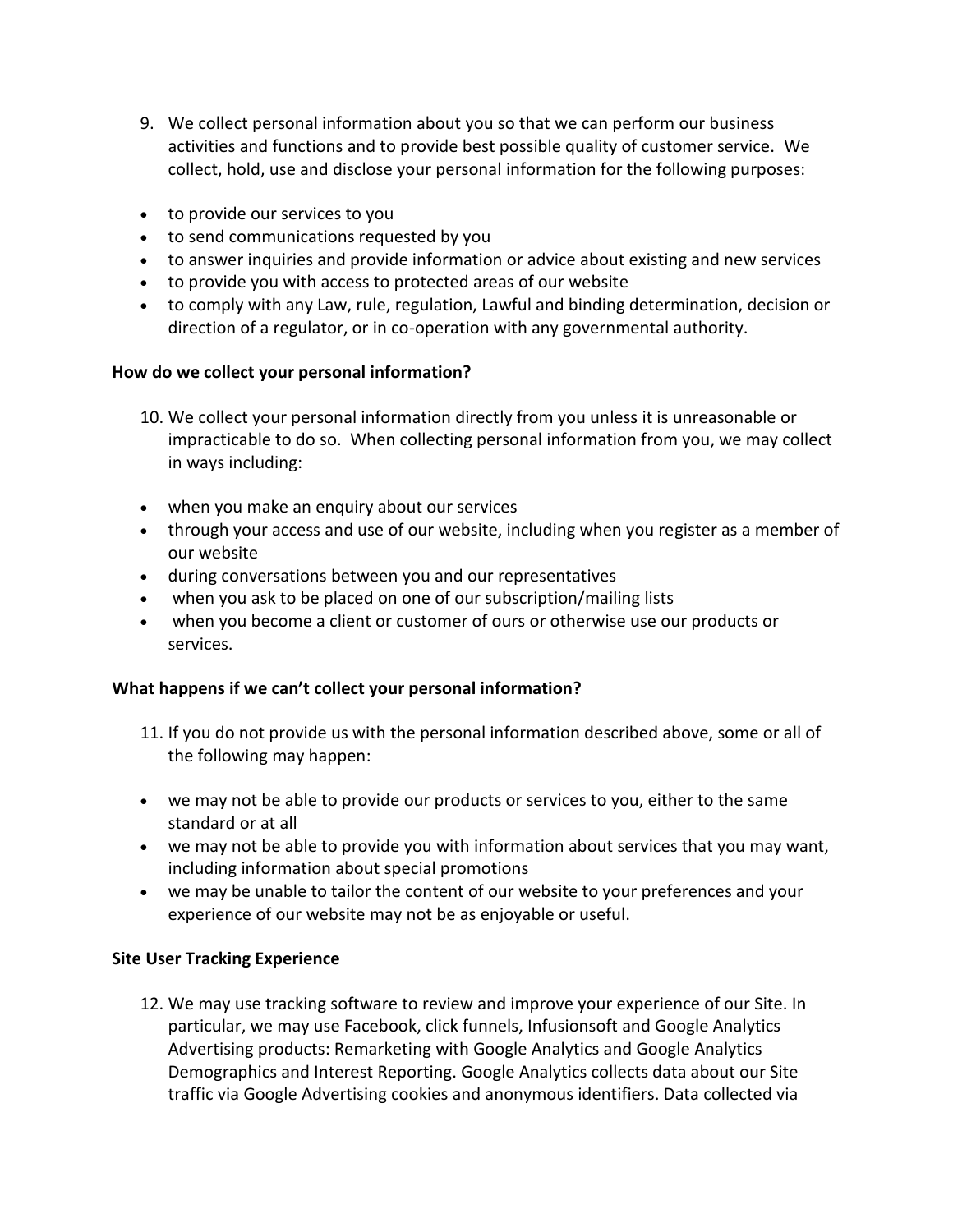these Google products is not linked with any personally identifiable information you submit while on our Site. If you wish to opt out of the Google Analytics data collection, you may do so on Google's Site at <https://tools.google.com/dlpage/gaoptout/>

#### **Cookies**

- 13. When you access our website, we may send a "cookie" (which is a small summary file containing a unique ID number) to your computer. This enables us to recognize your computer and greet you each time you visit our website without bothering you with a request to register. It also enables us to keep track of services you view so that, if you consent, we can send you news about those services. We also use cookies to measure traffic patterns, to determine which areas of our website have been visited and to measure transaction patterns in the aggregate.
- 14. We use this to research our users' habits so that we can improve our online services. Our cookies do not collect personal information. If you do not wish to receive cookies, you can set your browser so that your computer does not accept them. We may log IP addresses (that is, the electronic addresses of computers connected to the Internet) to analyse trends, administer the website, track users' movements, and gather broad demographic information.

## **Security**

15. As our website is linked to the Internet, and the Internet is inherently insecure, we cannot provide any assurance regarding the security of transmission of information you communicate to us online. We also cannot guarantee that the information you supply will not be intercepted while being transmitted over the Internet. Accordingly, any personal information or other information which you transmit to us online is transmitted at your own risk.

#### **Links**

16. We provide links to websites outside of our website, as well as to third party websites (such as social media sites). These linked sites are not under our control, and we cannot accept responsibility for the conduct of companies linked to our website. Before disclosing your personal information on any other website, we advise you to examine the terms and conditions of using that websites and its privacy policy. Third party websites are responsible for informing you about their own privacy practices.

#### **Groups and forums**

17. If you participate in a discussion forum, chat room or webinar, you should be aware that the information you provide there will be made broadly available to others, potentially inside or outside Body in Motion Massage Therapy, who have access to that discussion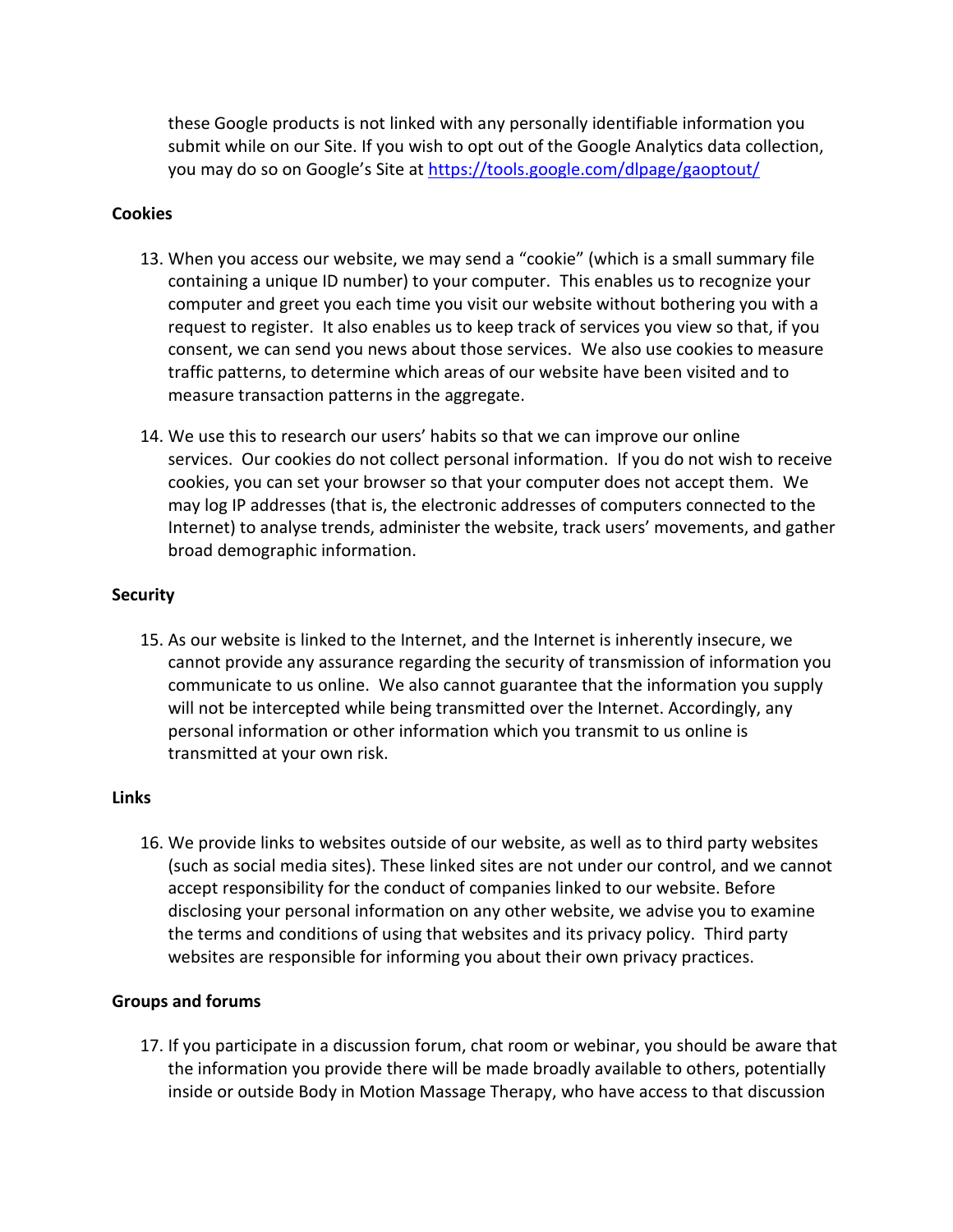forum or chat room. Also, please recognize that individual forums and chat rooms may have additional rules and conditions. Each participant's opinion on a forum or chat room is his or her own and should not be considered as reflecting the opinion of Body in Motion Massage Therapy.

18. Please be advised that for any forums or Webinars you attend, recordings can be enabled by a meeting or webinar host. By signing up for any of Body in Motion Massage Therapy's, or any other host authorized by Body in Motion Massage Therapy's, webinar services or otherwise using them in any way, including without limitation by attending any Body in Motion Massage Therapy meeting or webinar, you expressly acknowledge that we may make and store recordings for meetings or webinars, and may make such recordings available to hosts and other attendees at the direction of Body in Motion Massage Therapy. If you do not want to be recorded, you can choose to leave the meeting or webinar.

#### **To whom will Body in Motion Massage Therapy disclose my personal information?**

19. We may disclose your personal information to:

- Our employees, contractors or service providers for the purposes of operating our website or our business, fulfilling requests by you, and to otherwise provide services to you including, without limitation, web hosting providers, IT systems administrators, mailing houses, couriers, payment processors, data entry service providers, electronic network administrators, debt collectors, and professional advisors such as accountants, solicitors, business advisers and consultants
- Suppliers and other third parties with whom we have commercial relationships, for business, marketing, and related purposes
- Any other organization for any authorized purpose with your express consent.
- 20. We only disclose this information if the third party has agreed to comply with the standards in our Privacy Policy.
- 21. If there is a change of control of our business or a sale or transfer of business assets, we reserve the right to transfer to the extent permissible at Law our user databases, together with any personal information and non-personal information contained in those databases. This information may be disclosed to a potential purchaser. We would seek to only disclose information in good faith and where we have sought to maintain confidentiality.

#### **Direct marketing materials**

22. We may send you direct marketing communications and information about our services that we consider may be of interest to you. These communications may be sent in various forms, including mail, SMS and email, in accordance with applicable marketing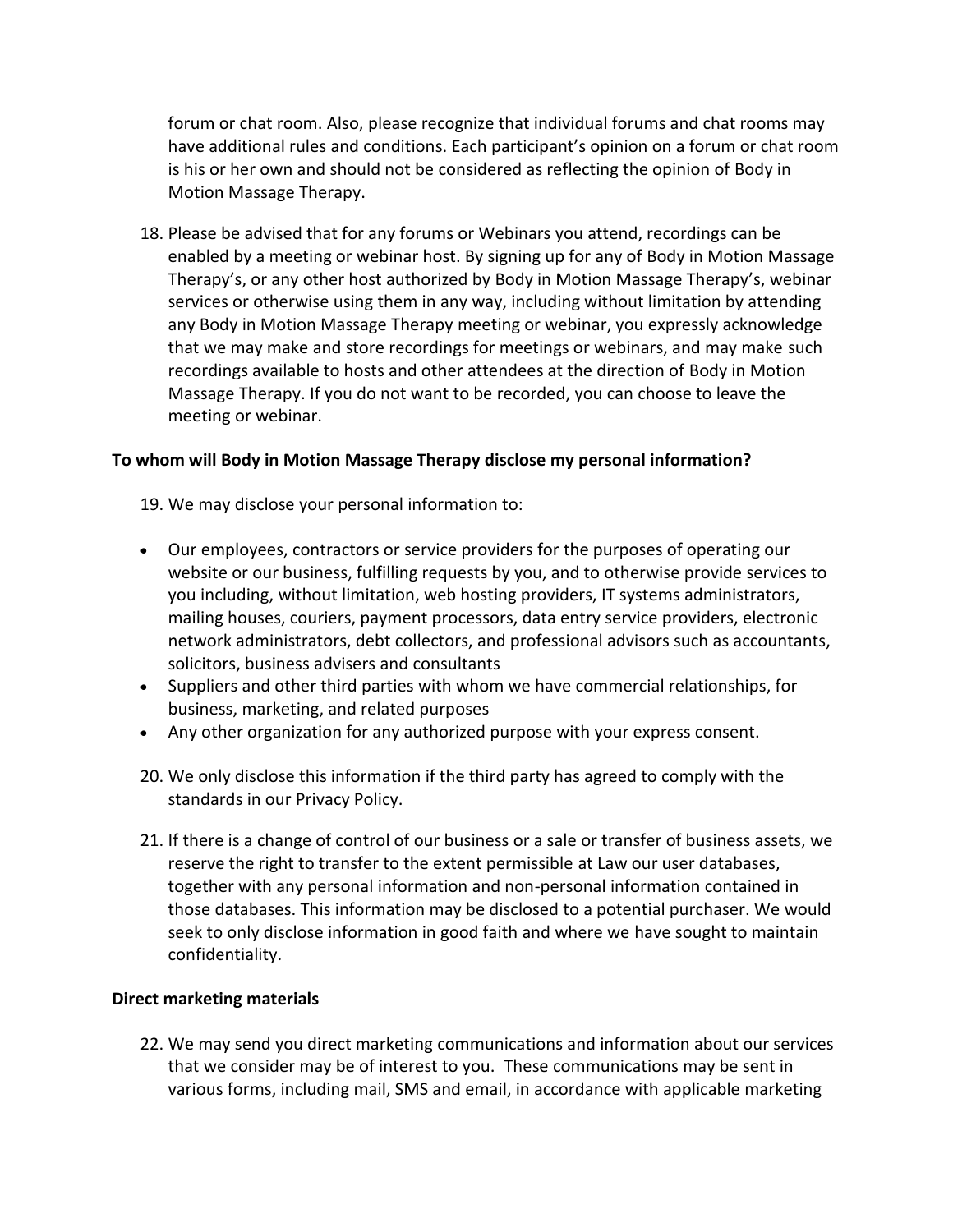Laws, such as the Spam Act 2003 (Cth). If you indicate a preference for a method of communication, we will endeavor to use that method whenever practical to do so. In addition, at any time you may opt-out of receiving marketing communications from us by contacting us (see the details below) or by using opt-out facilities provided in the marketing communications and we will then ensure that your name is removed from our subscription/mailing list.

23. We do not provide your personal information to other organizations for the purposes of direct marketing.

#### **Security and data quality**

- 24. We take reasonable steps to ensure your personal information is protected from misuse and loss and from unauthorized access, modification or disclosure.
- 25. We strive to ensure the security, integrity and privacy of personal information that you submit to us through our website. Unfortunately, no data transmission over the Internet can be guaranteed to be totally secure. We endeavor to take all reasonable steps to protect the personal information you may transmit to us or from our online products and services. Once we do receive your transmission, we will also make our best efforts to ensure its security on our systems.
- 26. In addition, our employees and the contractors who provide services related to our information systems are obliged to respect the confidentiality of any personal information held by us.
- 27. We may hold your information in either electronic or hard copy form. Personal information is destroyed or de-identified when no longer needed or when we are no longer required by Law to retain it (whichever is the later).

#### **How long do you retain my personal data for?**

- 28. We will only keep your personal data for as long as necessary to fulfill the purposes we collected it for, including for the purposes of satisfying any legal, accounting, or reporting requirements.
- 29. To determine the appropriate retention period for personal data, we consider the amount, nature, and sensitivity of the personal data, the potential risk of harm from unauthorized use or disclosure of your personal data, the purposes for which we process your personal data and whether we can achieve those purposes through other means, and the applicable legal requirements.
- 30. By Law we have to keep basic information about our customers (including Contact, Identity, Financial and Transaction Data) for five years.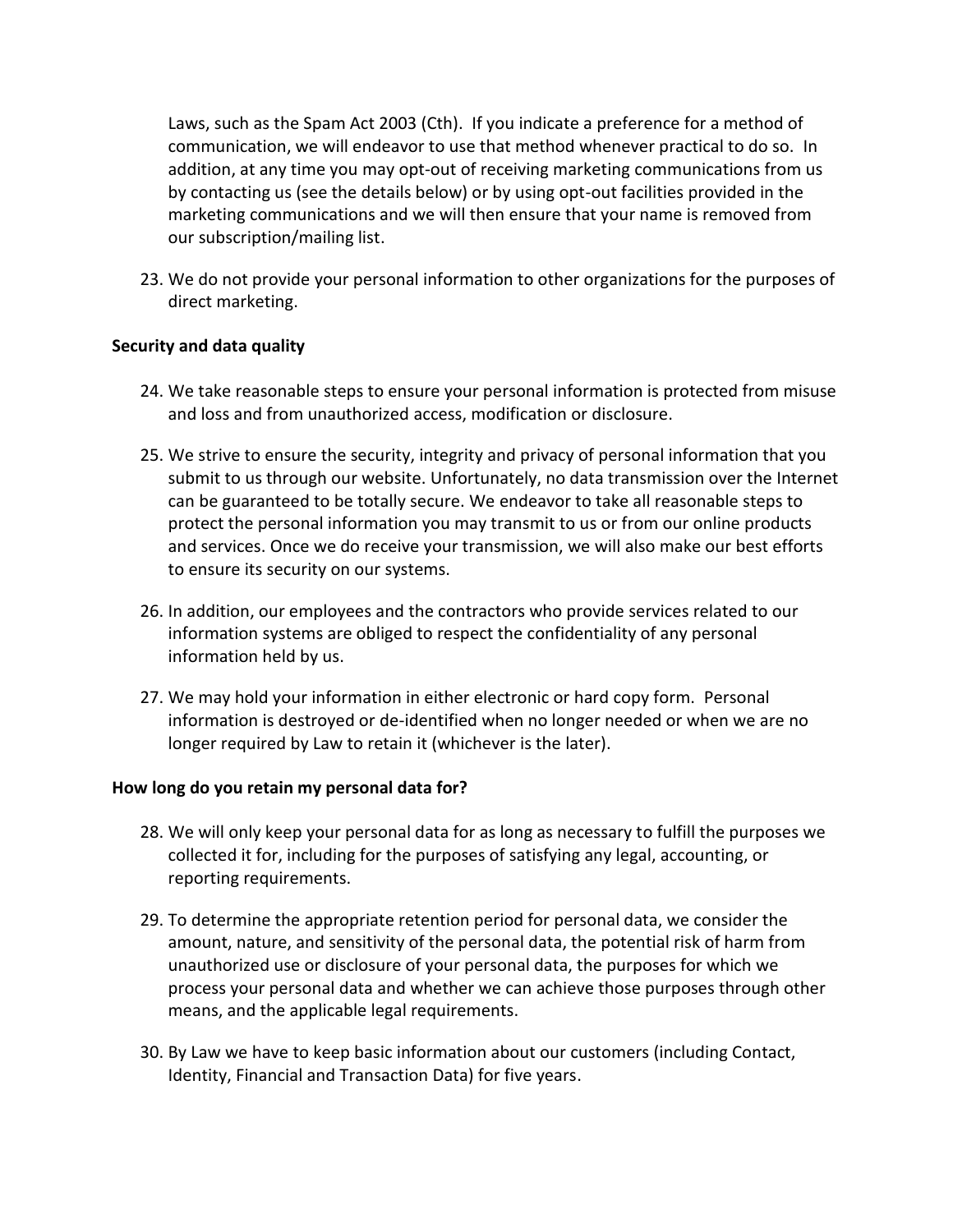- 31. In some circumstances you can ask us to delete your data; see your legal rights below for further information.
- 32. In some circumstances we may anonymize your personal data (so that it can no longer be associated with you) for research or statistical purposes in which case we may use this information indefinitely without further notice to you.

# **If I am based in the EU, what are my legal rights under the GDPR?**

- 33. If the General Data Protection Regulation applies to you because you are in the European Union, you have rights under data protection Laws in relation to your personal data:
- The right to be informed that's an obligation on us to inform you how we use your personal data
- The right of access that's a right to make what's known as a 'data subject access request' for copy of the personal data we hold about you
- The right to rectification that's a right to make us correct personal data about you that may be incomplete or inaccurate
- The right to erasure that's also known as the 'right to be forgotten' where in certain circumstances you can ask us to delete the personal data we have about you (unless there's an overriding legal reason we need to keep it)
- The right to restrict processing that's a right for you in certain circumstances to ask us to suspend processing personal data
- $\bullet$  The right to data portability that's a right for you to ask us for a copy of your personal data in a common format (for example, a .csv file)
- The right to object that's a right for you to object to us processing your personal data (for example, if you object to us processing your data for direct marketing); and
- Rights in relation to automated decision making and profiling that's a right you have for us to be transparent about any profiling we do, or any automated decision making.
- 34. These rights are subject to certain rules around when you can exercise them.
- 35. If you wish to exercise any of the rights set out above, please contact us at susan@bimm.com.

# **How can you access and correct your personal information?**

36. You may request access to any personal information we hold about you at any time by contacting us (see the details below). Where we hold information that you are entitled to access, we will try to provide you with suitable means of accessing it (for example, by mailing or emailing it to you). We may charge you a reasonable fee to cover our administrative and other reasonable costs in providing the information to you. We will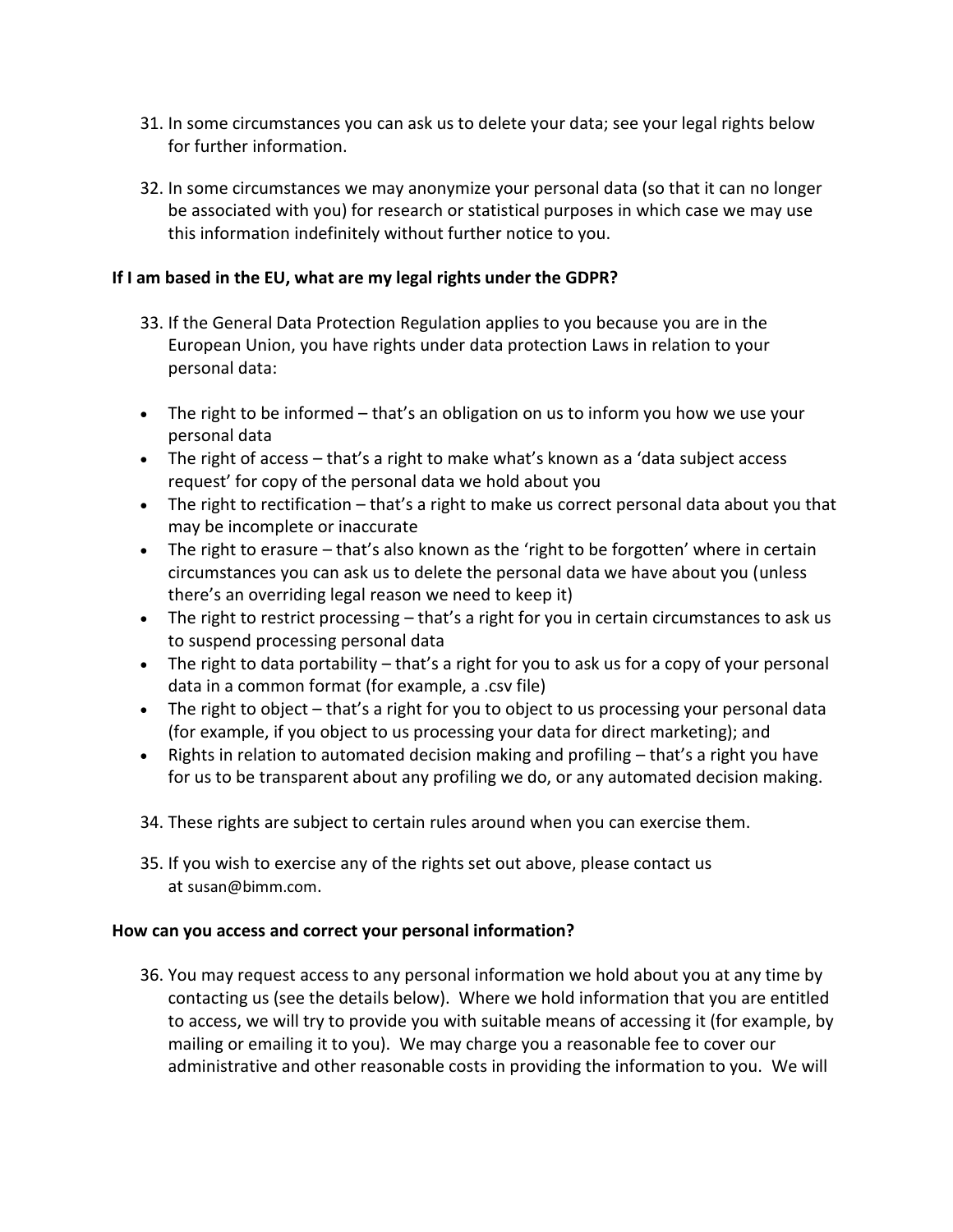not charge for simply making the request and will not charge for making any corrections to your personal information.

- 37. There may be instances where we cannot grant you access to the personal information we hold. For example, we may need to refuse access if granting access would interfere with the privacy of others or if it would result in a breach of confidentiality. If that happens, we will give you written reasons for any refusal.
- 38. If you believe that personal information we hold about you is incorrect, incomplete or inaccurate, then you may request us to amend it. We will consider if the information requires correction. If we do not agree that there are grounds for correction, then we will add a note to the personal information stating that you disagree with it.

## **How can you withdraw your consent to this privacy policy?**

- 39. You may withdraw your consent to this privacy policy at any point. If you wish to withdraw your consent to our collection and retention of your data, please contact our Data Protection Officer at [susan@bimm.com](mailto:susan@bimm.com) and we can arrange for your data to be deleted.
- 40. You may choose to restrict the collection or use of your personal information. If you have previously agreed to us using your personal information for direct marketing purposes, you may change your mind at any time by contacting us at the email address listed in this Privacy Policy.
- 41. To unsubscribe from our e-mail database, or opt out of any communications, please contact us at the email address listed at the start of the Privacy Policy, with "Unsubscribe" in the subject line of the e-mail.

# **What is the process for complaining about a breach of privacy?**

42. If you believe that your privacy has been breached, please contact us using the contact information below and provide details of the incident so that we can investigate it. We will treat your complaint confidentially, investigate your complaint and aim to ensure that we contact you and your complaint is resolved within a reasonable time (and in any event within the time required by the Privacy Act and/or GDPR, if applicable).

# **Contacting us**

43. If you have any questions about this privacy policy, any concerns or a complaint regarding the treatment of your privacy or a possible breach of your Data Protection Officer using the details set out below. We will treat your requests or complaints confidentially. Our representative will contact you within a reasonable time after receipt of your complaint to discuss your concerns and outline options regarding how